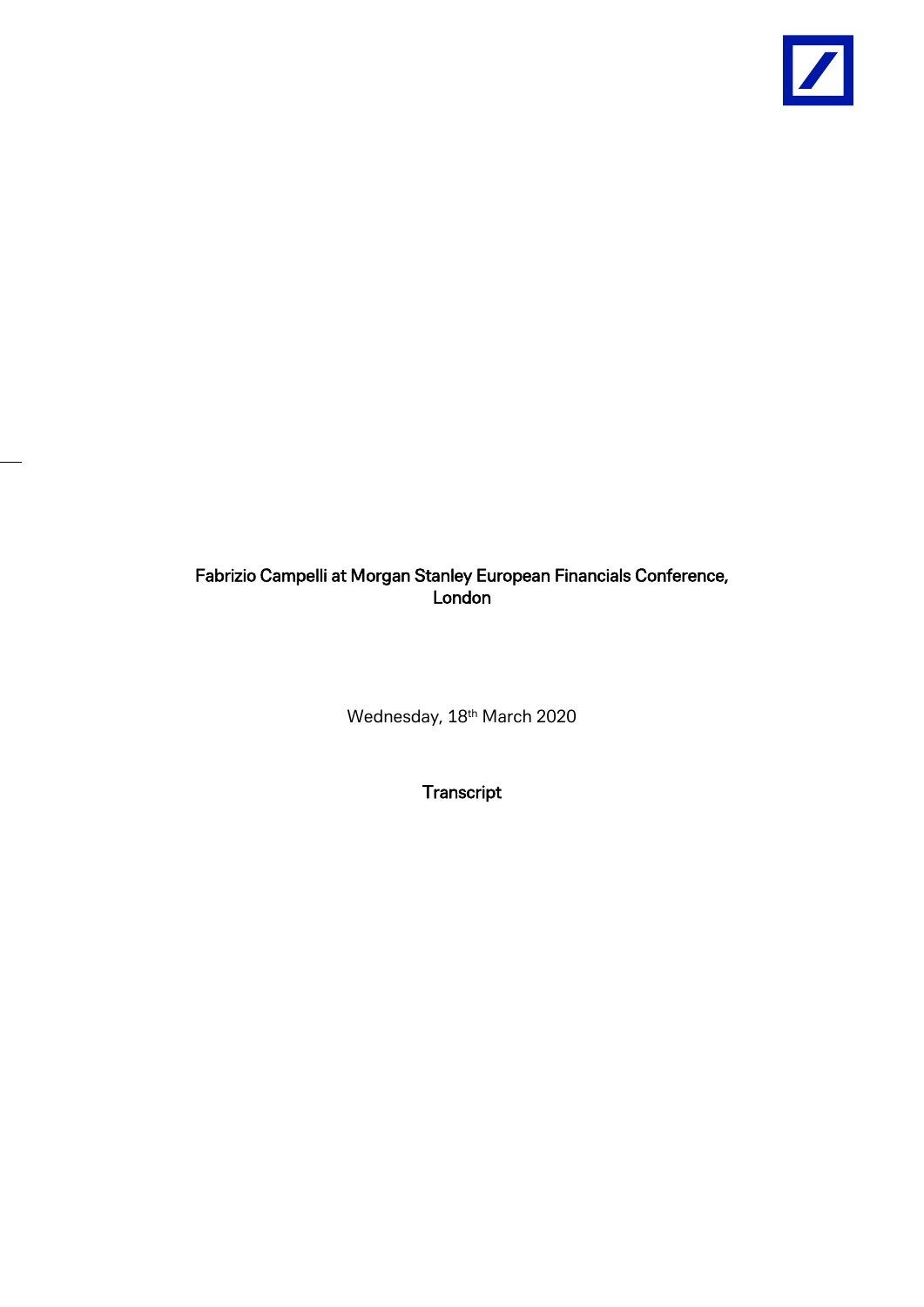

- Magdalena Stoklosa: Hello. I'm delighted to be joined today for the fireside chat by Fabrizio Campelli, a member of the Management Board of Deutsche Bank and its Chief Transformation Officer, a role Fabrizio took in November last year. In his 16-year career at Deutsche Bank, Fabrizio spent the last 4 years as the Global Head of Deutsche Bank Wealth Management and previously as the Head of Strategy and Deputy COO for the group. Fabrizio, thank you very much for being here with us today.
- Fabrizio Campelli: Thank you for having me.
- Magdalena Stoklosa: Let's divide our conversation into three parts: reaction to current conditions, of course; your role and the key transformation targets for Deutsche Bank; and finally, more far-reaching fundamentals. So let's start with the COVID-19 impact on Deutsche, both from the business but also operational perspective.
- Fabrizio Campelli: Sure. Obviously this is a time when the financial industry is facing what is a very serious crisis. We are as an industry much better prepared and much more resilient thanks to all the investment that's gone into resilience and contingency management in the last decade or more. And in that sense, Deutsche Bank is no different. I think when you look at crises like this, your positioning at the beginning of the crisis is the most important thing. You ride into one of these crises with the positioning you have. And in that sense I would say DB is very well-positioned.

There are a number of reasons. First is our strategy realignment, which we announced in July of last year, was one that obviously is helping us a lot right now. It's paying off in terms of having shifted our focus towards more stable businesses, reducing exposure to highly capital consumptive and more volatile ends of the investment banking businesses. We are more dependent on recurring revenue streams and operate in businesses where we have scale and strong competitive positioning. This is very helpful at times like these when you do want to stay very relevant to your customers in fewer, more focused businesses.

The second area is that our strategic plan was quite conservatively planned, particularly when it comes to capital. We have the stated target of staying above the 12.5% Core Tier 1 ratio for the duration of our strategic plan. We came into 2020 with a 13.6% ratio, which is a very strong ratio. And even accounting for some of the RWA inflationary impacts of, for example, the new securitization framework which kicked in at the beginning of the year, we still have a very robust buffer.

We also have a very strong liquidity position. Coming into this, DB was already enjoying a very strong liquidity base. And even at times like this where there is quite a fair amount of stress in the system, you do see that clients turn to you for drawdowns. Across the industry there has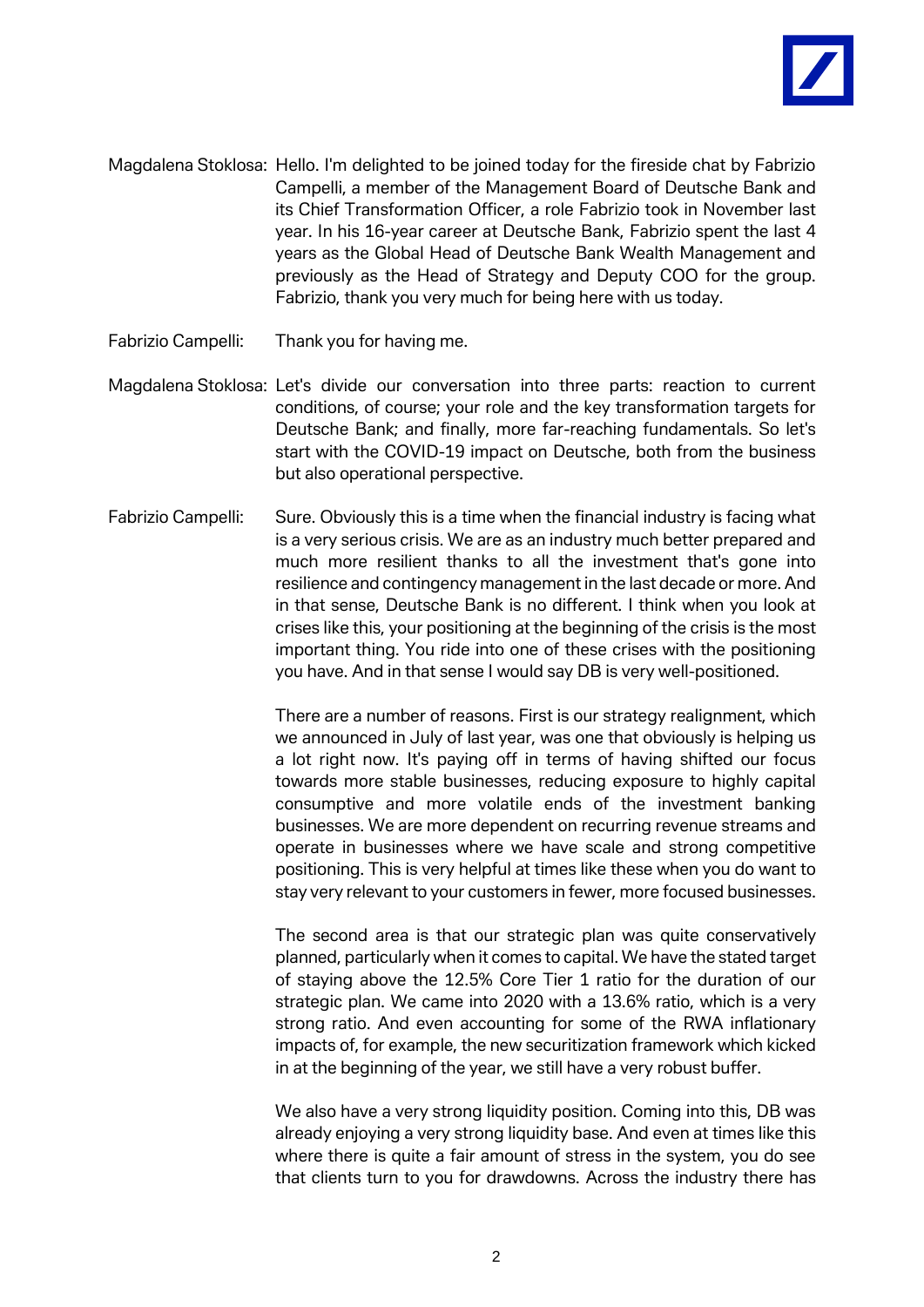

been an increase in the request for drawdowns on committed facilities. DB has been no different. But the drawdowns we've seen have remained very much within, and in fact, way, way below the stressed levels that we model and assume. And our liquidity levels remain as of this morning comfortably above €200 billion.

Overall on credit so far, we have not seen any major credit event. This is not to say that Credit Loss Provisions, given how CLPs get modelled under IFRS 9, also on the basis of forward-looking indicators like the deterioration of macroeconomic environment, obviously we will see some of those effects. But these are modelled effects rather than actual losses.

So overall strong positioning, and financially we're riding into this crisis with a lot more comfort than we would have had absent the strategic realignment we carried out last year.

Operationally, big events. Obviously we had to invoke, like everybody else, a number of our business continuity protocols. We have moved to split operations pretty much across the globe, but we have the continuity measures in place to ensure continuity of operations. As you can imagine at times like this, our top priority remains, among all the things I just mentioned, the safety of our employees and of course the customers that they come into contact with and continuing to provide service to our customers. And in that sense, all the continuity measures we put in place are delivering on just that.

- Magdalena Stoklosa: Perfect. And then given the volatility in the markets and of course the policy shifts we have seen over the last couple of weeks, how do you see this impacting your FIC revenues, in particular, year to date? And how do you risk manage these?
- Fabrizio Campelli: Sure. So, the FIC business, and to put it in context after the realignment of the strategy last year, investment banking has become 30% of the revenue base of the bank with 70% in the more stable businesses of the Private Bank, Corporate Bank and asset management. And within the Investment Bank, FIC is a very important engine. That's the one business which we have refocused. And the recalibration of that model last year has resulted in us not just recalibrating more towards a fixed income, but also recalibrating within fixed income.

The result is that we now have about 80% of all of our revenues in investment banking come from businesses where Deutsche Bank has a leading position, which positions us really well with clients by being one of the top calls, by being one of the key bankers and key relationships that they lean on, which gives us much better insight on flows and risk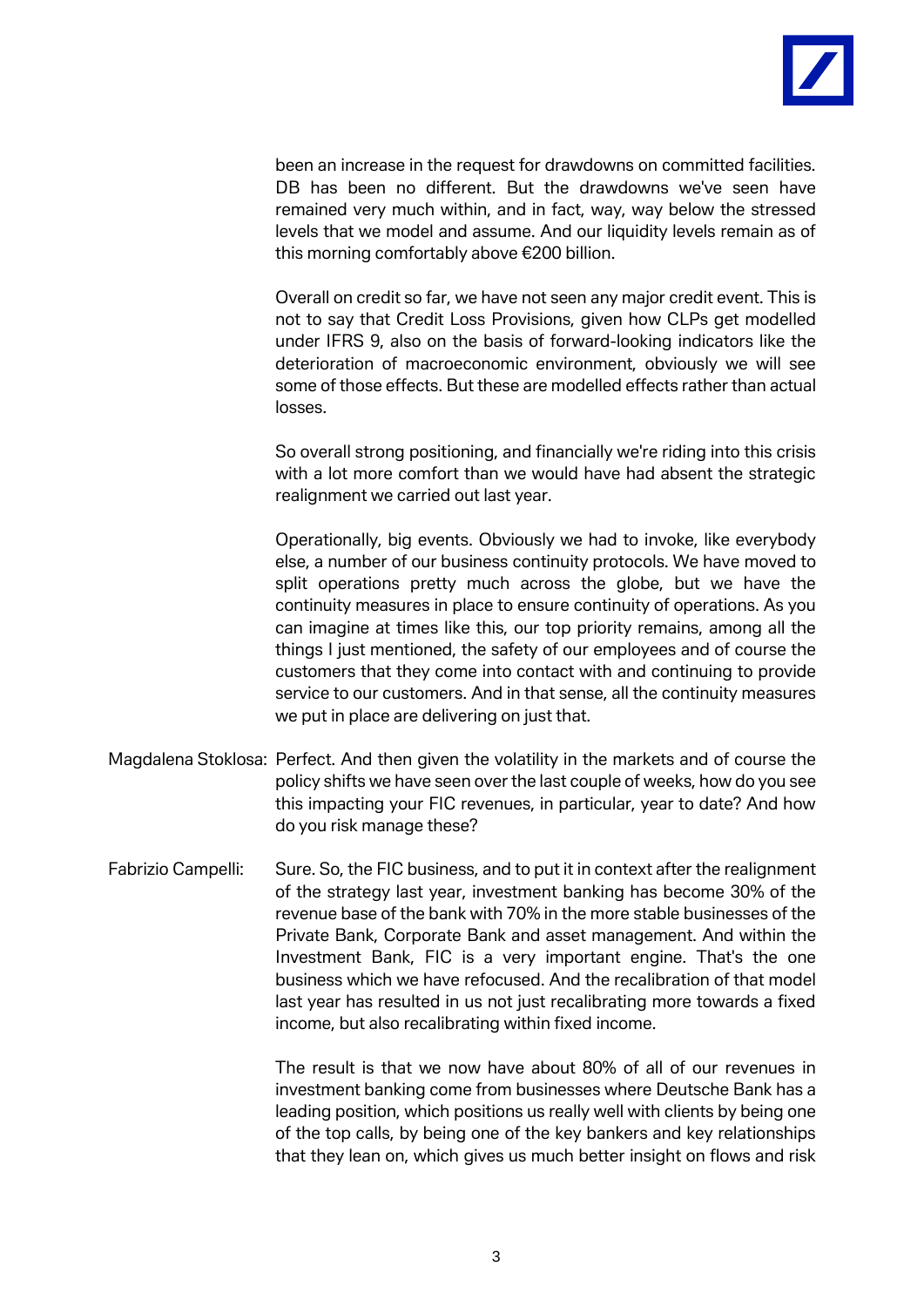

than we would have had had we remained in businesses in which we were sub-scale.

And you're right. Fixed income is a key business we look at in that context, but maybe I'll also refer to the other 70% of the bank. But the fixed income part is working quite strongly. We have shown how the momentum in the fourth quarter of last year where we had actually the first quarter of revenue growth in investment banking after 11 quarters of decline - a 7% increase in investment banking revenues in the second half of 2019 and 22% for the fourth quarter, with fixed income up 30% year-on-year.

So, strong momentum which were the result, as I said, of refocusing the business, but also the fact that some of the negative halo effects we expected from business exits in Equity Trading, where we feared customers interpreting that we would also be less committed to the fixed income complex as well, clients understood that that's not the case. And in fact, that negative halo effect was probably over estimated in our models, and the result is that we're seeing that momentum quite strongly reflected in those numbers. That momentum has continued into the first months of the first quarter. Of course the last few weeks have presented us with levels of volatility which were obviously unexpected, and the turbulence has been quite high.

Generally speaking, how do we risk manage it? First of all we have, like I said, through our strong positioning and a fairly conservative approach. We have a relatively low Value-at-Risk (VaR) with our 1-day 95% VaR at around €25 million. And we have also reduced exposure to some of the asset classes that have experienced the highest level of volatility right now. And, we're now exposed to parts of the business which tend to be quite volatility friendly. So overall, I think we are managing it these days relatively stably, and it's encouraging to see the resilience in the fixed income complex.

I would say in the other parts of the bank, the Private Bank has had the revenue resilience throughout these last few months. And when we look at the asset gathering part of the businesses we enjoyed strong growth in the fourth quarter. DWS, our asset management arm, grew revenues by 12% in the fourth quarter. The core business of the wealth management business, which as you mentioned, I know quite well was up 11% in the fourth quarter. And that's momentum that has been carried out again into Q1. And so for the time being, I think the businesses are showing the resilience we need, and of course the effects of much of what's going on right now will probably be seen later in the year rather than in the first quarter.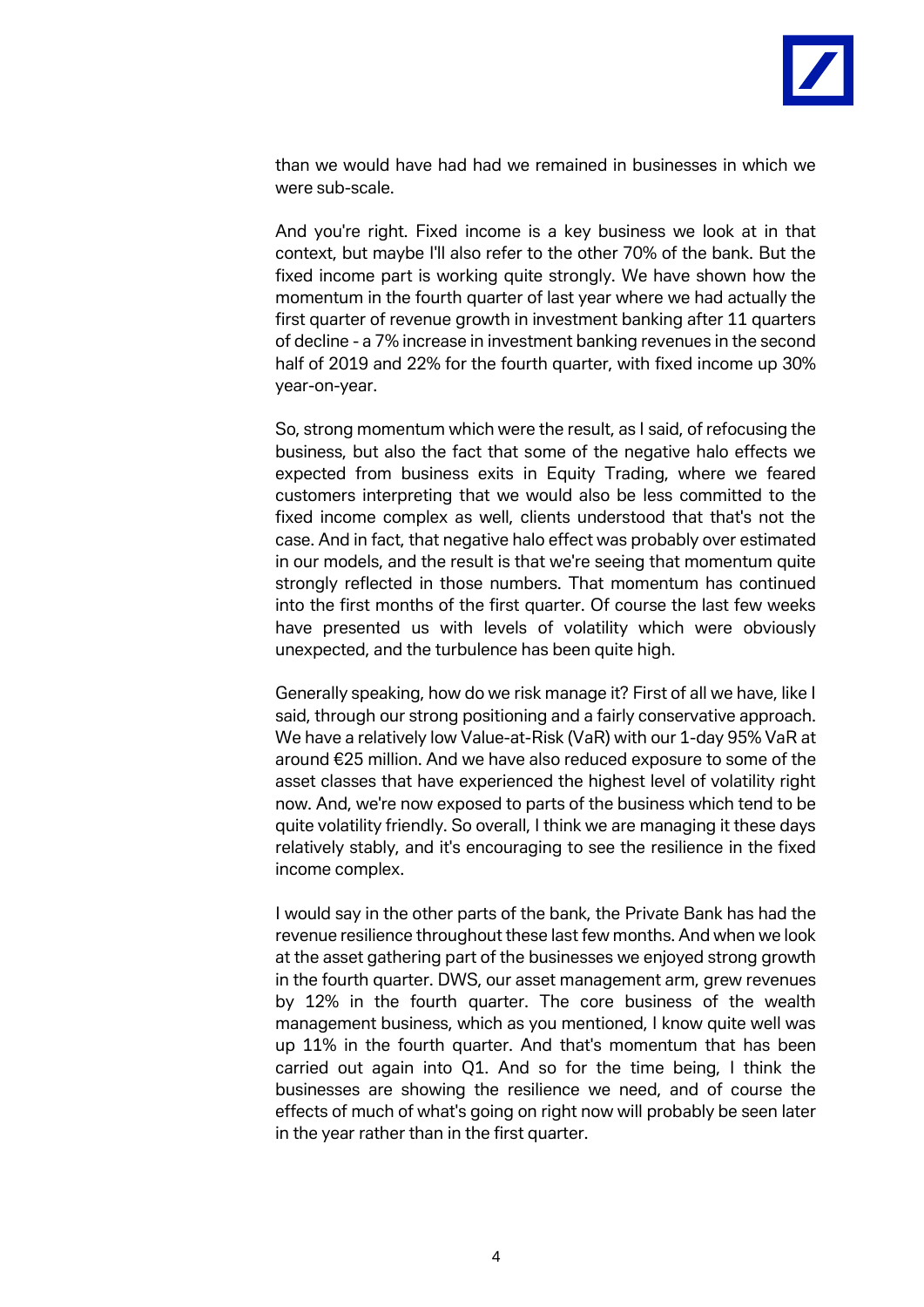

- Magdalena Stoklosa: Yes, or kind of immediately, that's true. Offsetting interest rate headwinds is obviously a big part of your kind of revenue focus. How are you going to do this, and how far through the deposit repricing, and that's particularly to your kind of euro business are you? And what is the sensitivity of your NII to the kind of movements in the euro rate? Should we get them as additional policy response? But how does it look on the U.S. dollar side, too?
- Fabrizio Campelli: So, you're right that we've made it also quite a prominent feature of our Investor Deep Dive in December. The fact that we have been moving quite steadily towards a policy of looking for resilience on the interest rate and the net interest income across our business model. We pursued three avenues on how we did that, and of course there are other effects that have helped. The first one is definitely the strategic realignment I referred to. The shift in business perimeter in 2019 meant that we reduced business exposure to some of the more interest income exposed businesses, and we invested in those areas that actually built out the more of a fee income profile. And we mentioned explicitly some parts of the Corporate Bank, Asset Management and Wealth Management. And between Wealth Management, Asset Management and the Private Bank, we have €1 trillion of assets under management, which obviously supports us at times of fee gathering.

There's a second aspect which caught a lot of attention around the repricing of deposits, particularly in the negative interest rate environment. And we started in 2019 already, and that process has continued to move forward. Obviously, this has been carried out with either corporate clients or the largest clients within the Private Bank space. And that is a process that has continued steadily and supported across our businesses in a very consistent manner. And I would say clients obviously understand, given the interest rate environment and this process is more accepted across the street, so that process is going well.

We've also continued to identify pockets of our deposit base that can be repriced more systematically across the platform. And initiatives like the ECB on the tiering of deposits obviously has supported us further in that effort.

Your question on sensitivity. On euro, I think we have seen a lot of volatility in euro rates. The recent weeks has kind of somewhat brought the numbers back up and very close to our model levels. On dollar sensitivity, we disclose this on a quarterly basis, but given the eurodenominated nature of our institution, we're less exposed to dollar rate volatility. And accordingly, you can quantify it as €1 million revenues per basis point of shift. So in the last two weeks, the 200 basis point downward shift in the dollar rates has resulted in an annualized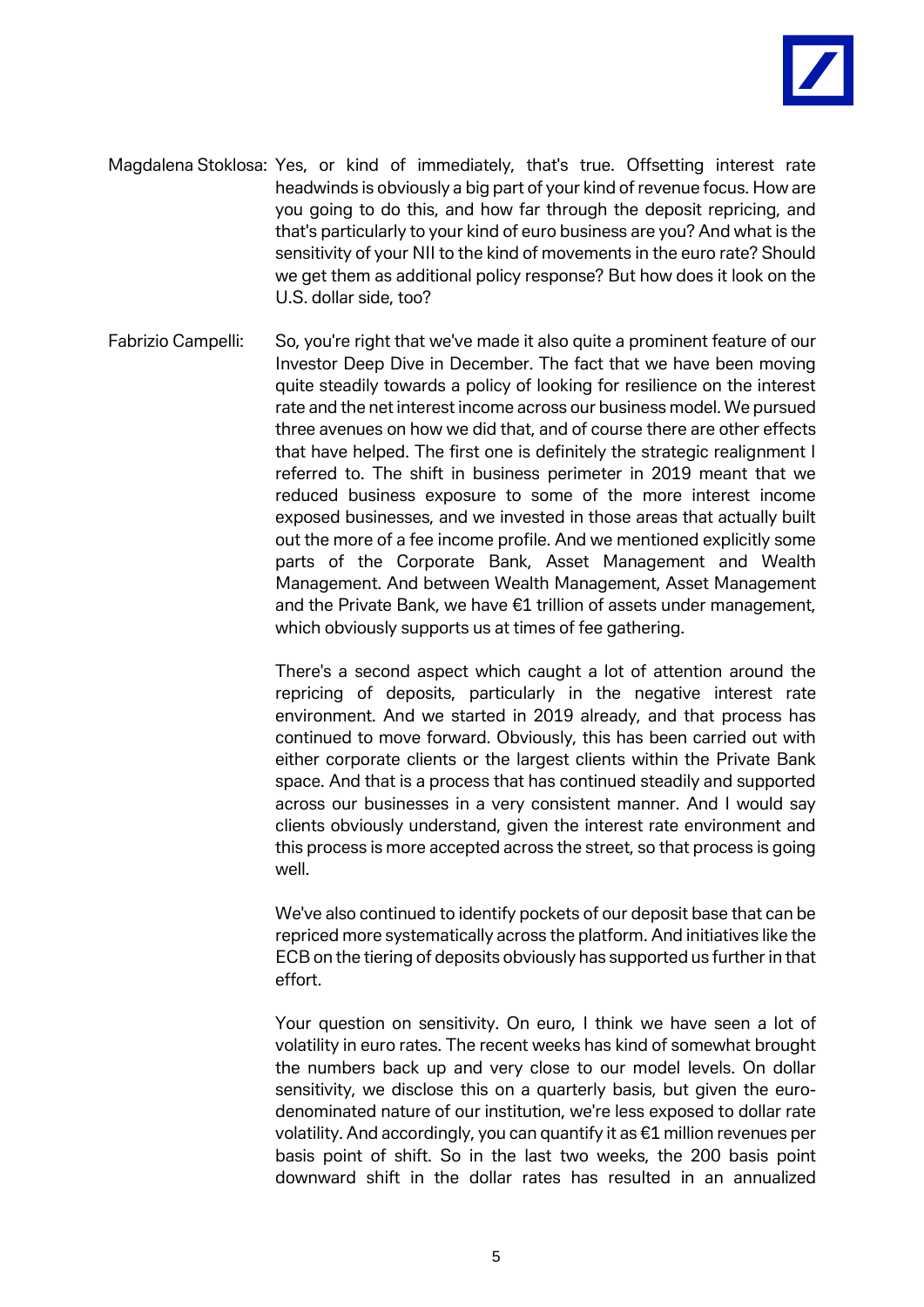

modelled impact of about €200 million revenues, which obviously is a big number, but in the grand scheme of things falls well within the tolerance of our revenue plans.

Magdalena Stoklosa: Yes, yes. Absolutely. How do you think about the credit exposures kind of evolving at the moment? Of course, the market is focused on certain sectors, be it an energy sector, be it hospitality, be it of course airlines. How do you think about, well, your exposures, your positioning, and how are you kind of monitoring and managing that risk now?

Fabrizio Campelli: DB has historically been a very focused, very strong bank when it comes to credit risk management and our underwriting policies. And that has served us well throughout the last crisis, through the cycle, and certainly at this point in time it will serve us well. It's like I said earlier, you really come into this crisis very much defined by the positioning you have. Our Chief Risk Officer, Stuart Lewis, at our Investor Deep Dive in December pointed out that we feel very well protected from a risk perspective and that is in part because our underwriting policies have been very strong. But also if you look at our book in more detail, you see why it feels quite safe.

> Firstly, if you look at our funded balance sheet, about a quarter of it is cash and government bonds. That includes the liquidity I referred to a little while ago. Another just under 50% of that funded balance sheet is the high quality loan portfolio of which 50% or so is within the private bank. And you can boil it down to German mortgages and the wealth management loan book, which again, I know really well and it's a book that has historically absorbed under 5 basis points of losses. It's fully collateralized and typically always has guarantees attached to those loans. And in our international Private Bank, again, our loans are mostly to affluent clients predominantly in the real estate space.

> A further 25% of the loan book is Corporate Bank, which typically is short-term, trade finance assets. And when we do have some more structured loans in this portfolio those often have government guarantees attached to them. The 25% of this loan book is related to our Investment Bank, and typically that is always investment-grade or secured business with a high collateral profile. So we are, generally speaking, talking about the book which is quite strong in terms of the composition. So a lot less exposure, for example, to consumer finance products and to credit cards compared to many of our peers.

> When it comes to our sector exposure, again, we've been quite conservative in our positioning. After the 2015 oil price hiccup, we had quite heavily derisked our oil and gas exposure. So right now our limits are materially reduced from back then. Even materially reduced from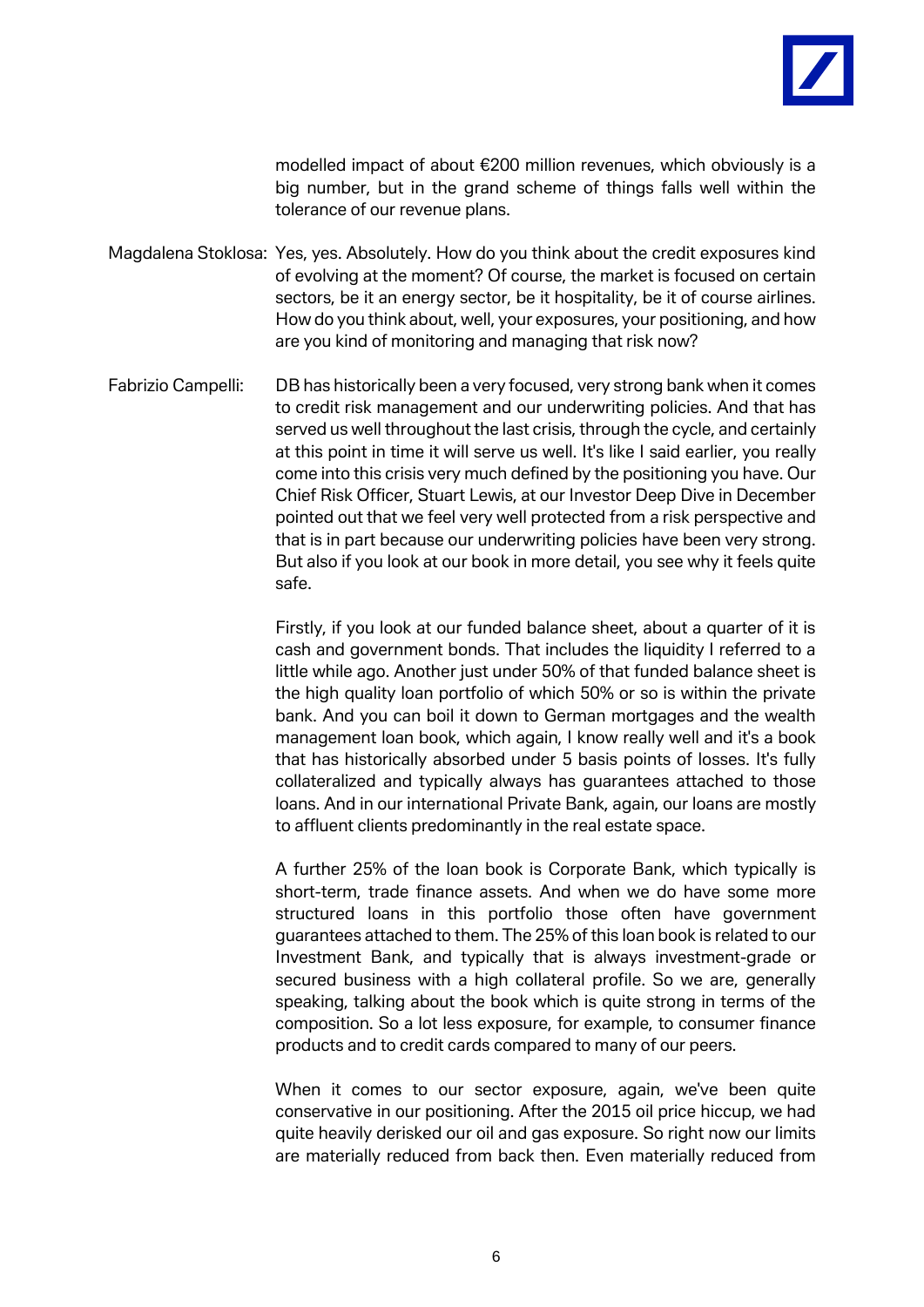

last year. And we're operating predominantly with oil majors and major national oil producers, the vast majority, 80% or so investment grade.

You mentioned aviation. This is again a relatively small portfolio for us. Mainly national flag carriers and some aviation financing, aviation leasing companies. And on the hospitality side, I would say the broader leisure sector for us has been one in which we focus quite closely on and have reduced exposure to. Our exposure is relatively limited right now predominantly in hospitality, and the vast majority of it, again, investment grade. And where it's not investment grade, typically it's first lien secured positions. And our exposure specifically to tour operators, or cruise lines is very, very small.

I would also say we have always funded our book very conservatively. So on the other side of it, we have 80% of our entire loan book is funded really rather conservative with more stable funding sources. And we have 76% loan to deposit ratio, which makes us probably one of the most conservative banks on that ratio. Which also means that times like these, we're also in a position to either to help some of the clients that need us at this point in time, also in conjunction, for example, with the program that the German government has announced last week through KfW to support loans to corporates who may need it across size and spectrum for working capital and OpEx purposes.

Magdalena Stoklosa: Yes, yes. Since we kind of got on that point, how do you see the kind of the most kind of recent supports coming out of the government from the perspective of the kind of SME commercial corporate sector? Because of course we've got the KfW program. In other countries we've got the SME guarantee programs as well. Some running at a kind of very high numbers. Of course we don't have the details yet, kind of the operational details how exactly these things are going to look like. But of course if we can just add, we've done the calculations early this morning, the kind of German-French, kind of Spanish and Italian kind of guarantee programs, as announced now, they effectively are almost at the 1/3 of the stock of corporate loans. So kind of big in numbers. How do you expect this to pan out? Do you kind of find them very useful from the perspective of your own kind of behavior when it comes to giving out loans, to dealing with the credit lines and to kind of managing risk going forward?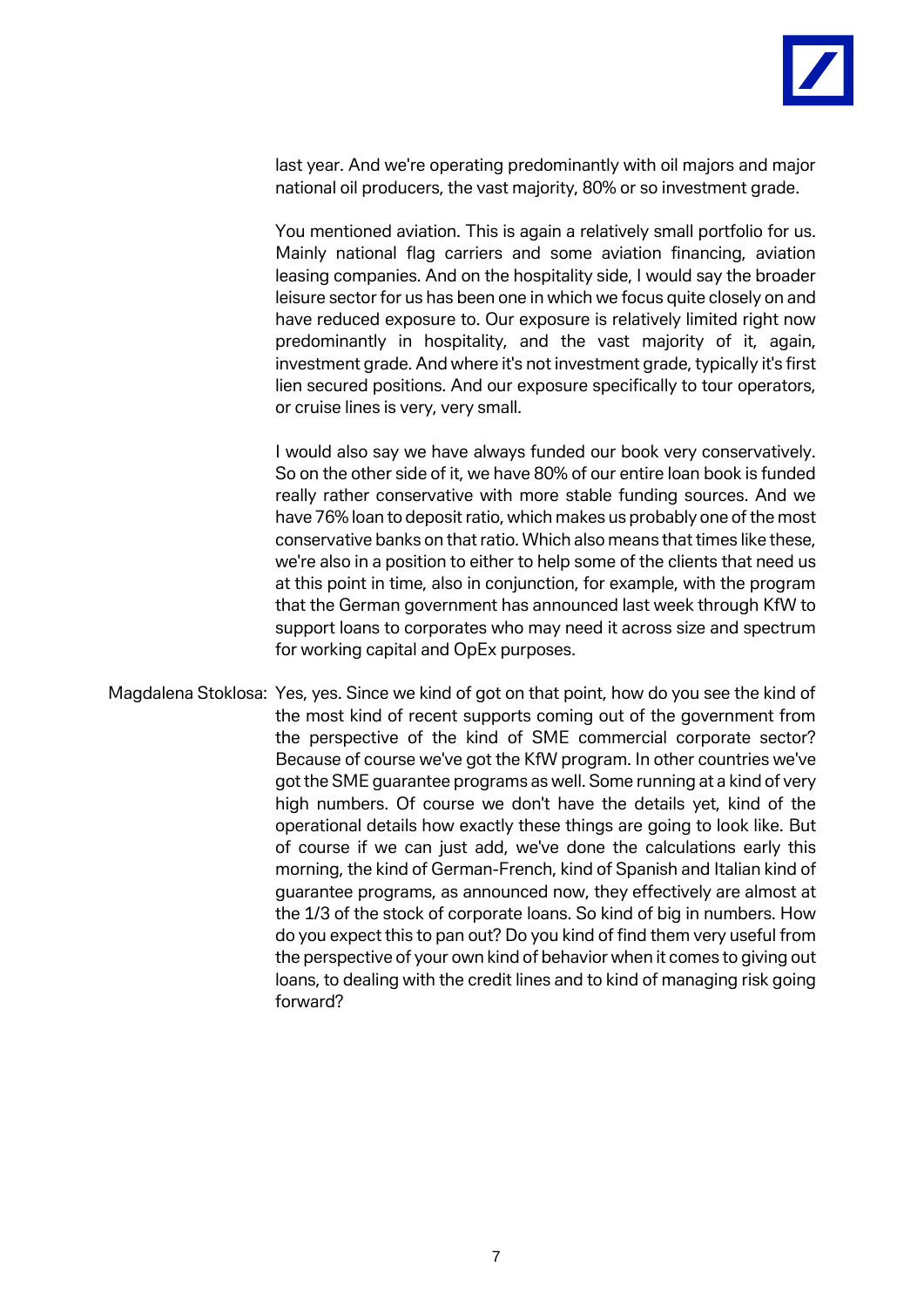

Fabrizio Campelli: Well, these programs are undeniably extremely helpful at times when there is uncertainty building not least around how long will the situation last for, how long will the economy will have to be put on hold, and how much resilience can be built in the more vulnerable, cash-dependent, immediate solvency-dependent parts of the businesses of the economies which are currently being affected. So those are very, very good measures, and obviously they play hand in hand with the role that banks need to play in ensuring that that liquidity then finds its way to the individual companies that need it and to in some cases individual consumers who need it.

> I would say one important aspect here is how accessible will these programs be? How well-operationalized will these programs be? Because many of these programs exist already in the economies you mentioned, but they are designed typically on a business-as-usual basis to really support the very specific types of businesses in very specific circumstances, and the use is actually quite limited generally. And if you deploy similar mechanisms to access some of these more emergency nature type of programs, then we may create too much of a drag. So finding the right mechanisms to access these would be a critical feature of making this truly effective at this time of disruption.

- Magdalena Stoklosa: Perfect. Thank you. Let's talk more strategically about your role and about kind of how it fits into the group strategy overall. Chief Transformation Officer, how would you describe the role, its kind of parameter, and how does it fit into the broader bank and the strategic effort?
- Fabrizio Campelli: The bank announced a new strategy, and the strategy implies a number of execution priorities now needing to be met. We've made it a very important part of the strategic announcement the very public disclosure of a number of targets that need to be met. And we have met or exceeded all of the targets that we've announced were in 2019, and the intention is to continue to deliver against those.

The program is obviously a comprehensive strategic overhaul of the bank, the largest in 20 years at least. And accordingly needs a very high focus on executing on all of the priorities, staying very focused on what needs to be executed, and maybe having the discipline of not letting new ideas and new features that don't play to the heart of this transformation creep in over time.

So my role is actually aimed at supporting and enabling the clarity of this transformation roadmap, defining what it is, making sure that we know what the deliverables are and identifying what needs to be delivered from an activity level, a management level across the bank in a coordinated and aligned fashion. Tracking whether these activities are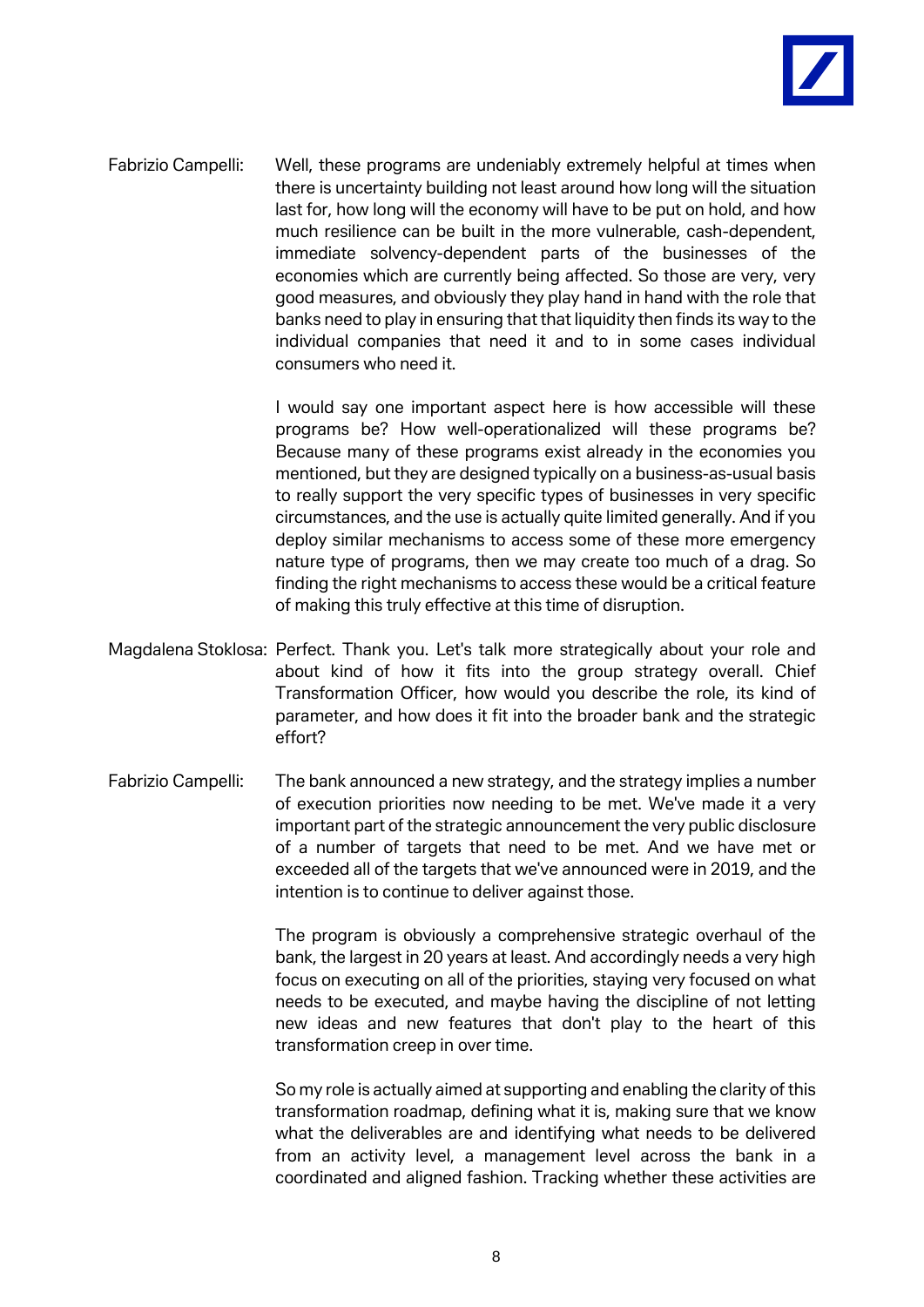

then happening. And to the extent that they're starting to slow down or get derailed, then intervene quickly in supporting, challenging, escalating what need be, hence my position on the Management Board that allows for an unfiltered escalation straight into decision making body of the bank.

And then to a certain extent I'm also on the hook for delivery of some of these initiatives. As you may have seen, we have broken down this transformation roadmap into 5 key themes and 20 key initiatives. Of those 20 initiatives, I own directly 3 of them and I'm responsible for 2 more with the HR function, which is also under my responsibility. And these range from cross-divisional collaboration enhancements to Cost Catalyst, which is a program that has existed in the bank which I'm taking over and operating with in close partnership with the finance department to work for some compensation and model redesign to endto-end process reengineering initiatives. And those are initiatives that sit under my responsibility to execute in support of the transformation.

To be clear, my role is one to enable the bank in the next 2 to 3 years in the peak of this transformation roadmap to execute on the stated strategy and to drive as much as possible the bank forward. And to the extent that we will need to make changes to the strategy, that we do the changes to the execution priority, that we do that in the context of the strategy we've announced. And that we don't start to, again, get distracted, but maintain the focus that the choices made last year have given us.

- Magdalena Stoklosa: Have given you, that's right. The group strategy of course involves growing revenues while kind of cutting costs. And how do you think about kind of achieving that? And particularly kind of taking into account maybe the short-term situation, but also the medium term that you're kind of aiming for.
- Fabrizio Campelli: Growing revenues is maybe the way to think about first. But the strategy we've announced was one that was aimed at protecting as much as possible, preserving our ability to stay in front of the clients we have chosen and selected as part of our strategy as the core segments, the core businesses. In that sense, those core businesses have had the number of client-facing staff either stay stable or increase. So, the revenue focus was obviously one that we did not want to compromise on.

The cost improvements that we are targeting are much more linked to either disposal of businesses, including for example through the Capital Release Unit where we are actually exiting businesses, and with it we will reduce the cost associated with those businesses front to back, all the way to the infrastructure and central functions supporting those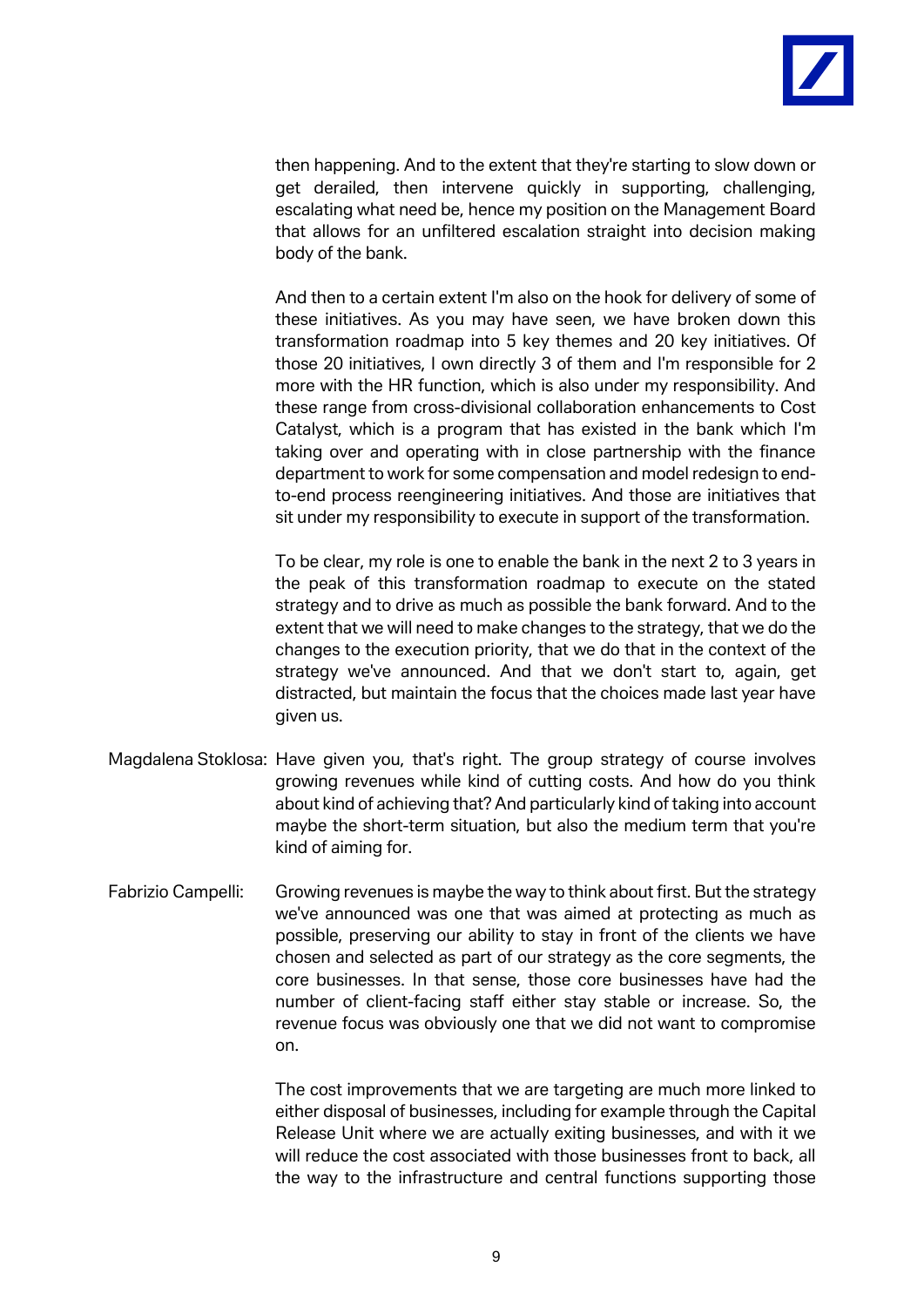

businesses. And cost reductions aimed at creating better efficiencies through technology, which obviously does not impact. In fact, it may enhance our revenue productivity. And this is by digitizing some of our activities, automating some of the central and infrastructure function activities, including those most close to clients.

And thirdly, by creating a much more modern digital platform in the retail bank, again, a very big source of savings for us. If you remember at Investor Deep Dive, one of the key priorities we outlined was the integration of our retail platforms in Germany, which account for about €400 million of IT cost savings, IT and operational cost savings alone of the EUR 1 billion we are targeting to save in that segment by 2022.

And lastly, a lot of work was done in 2019 already. We had on the one side big remediation programs, which have come to an end. They've remediated, but those costs have now run off. But we also had a number of cost reductions initiatives in 2019, especially in the second half, that when you run rate them into 2020, they are actually giving us benefits that are already baked into our operating performance.

So coming back to the last part of your question, what does this mean short-term. Short term, and specifically for 2020, we have a very limited set of publicly stated targets. We are committed to maintaining a minimum 12.5% Core Tier 1 ratio and improving our leverage ratio to 4.5%. And we target €19.5 billion of adjusted costs which exclude the effects of the sale of our electronic trading and prime brokerage businesses to BNP where we are bearing some costs that will be refunded by BNP upon the consummation of the transaction.

So if you adjust for that, of the savings implied between 2019 and 2020, a bit under half of those savings are already run rated from the activity that we've carried out in 2019. And a lot of the rest is coming through initiatives we've made, including investment in technology to take those costs down through digital efficiency. So at this point in time, just like I guided you on the capital ratio targets, notwithstanding the fact that there's still a lot of uncertainty out there, we at this point don't see the need to change our short-term guidance on our cost targets for 2020 either.

Magdalena Stoklosa: Perfect. Thank you. Very clear. Part of the revenue growth, though, kind of revolved around kind of ongoing loan and asset growth when we kind of talked about it in December and since. But you're of course also kind of focused on the kind of preserving capital within the parameters we've kind of -- we've discussed because of course we're still in a kind of mega restructuring kind of mode. How do you manage the balance?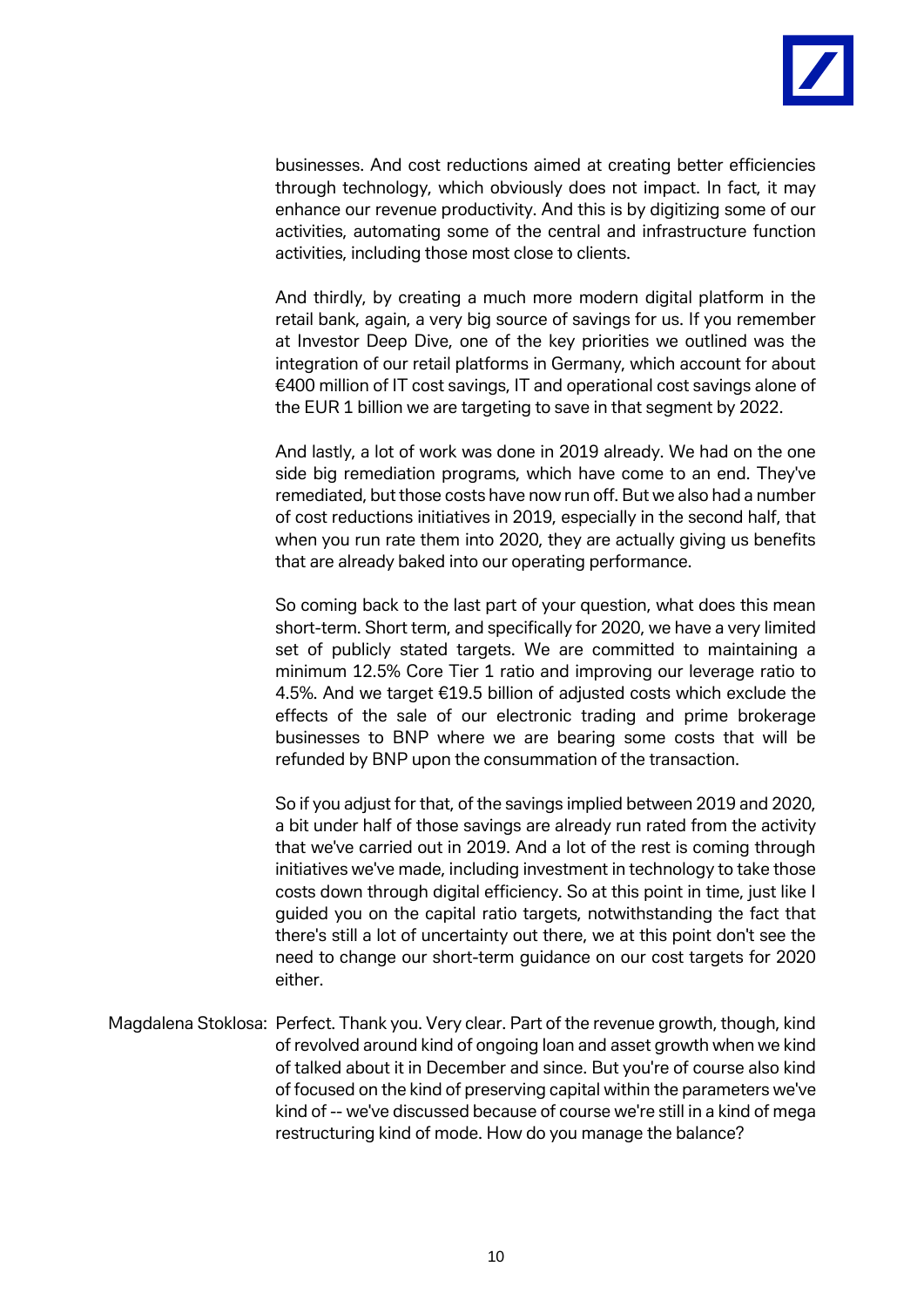

Fabrizio Campelli: Well, the balance is obviously a balance we manage. But for us the starting premise is that we always manage our capital very conservatively. We have made conservative modelling assumptions, we build buffers in to take into account the fact that we will see a number of regulatory inflationary measures coming through that are already planned for this year. And at the same time, we are experiencing volatility which obviously puts more uncertainty on the outlook.

> A crisis like the one we're observing has two opposing effects. On the one side, it may imply lower capital accretion or even capital erosion if we end up in a situation where Credit Loss Provision increase, which we don't see right now, but we need to see how things evolve. But equally, if that scenario were to play out for a prolonged period of time, some of the growth that we have baked to the RWA growth for new business we have incorporated into our models would be offsetting that. And therefore, the capital ratios will maintain the resilience that we aim to have.

> Let me also remind you maybe it's a good time to say, we look at it more broadly. We have spent a lot of time working with the regulators over the last decade, building the buffers that were needed precisely at times like this. And now it's encouraging to see on the one side the regulators are taking measures to support banks at times like this, like the ability to operate within Pillar 3 requirements, the countercyclical buffers being reduced or other activities being postponed, like EBA stress test and so on.

> But it's also encouraging to see that regulators still have a pretty robust toolkit in their arsenal of measures they can roll forward in support of these capital measures because there is still a lot of discretion for measures that can and cannot be rolled out this year or in future years. And that is also what helps the industry to operate within a certain balance. And banks who are assuming that still all the measures that were expected this year come through, we still have enough buffers in there to know that we can still play, we can still have enough flexibility in the way we look at our capital outlook until we have more clarity around this crisis situation.

Magdalena Stoklosa: What's going on. We actually hosted Elizabeth McCaul yesterday at the conference, and that was precisely her message, that the supervisory flexibility on the operational front and on the buffer front and pretty much also individualized per bank are effectively what's currently being done. So it was also quite a reassuring message to have.

> A slightly different kind of question, but within the kind of standard restructuring realm, has the market dislocation, because that's what we effectively kind of are seeing, affect the speed and P&L impact of the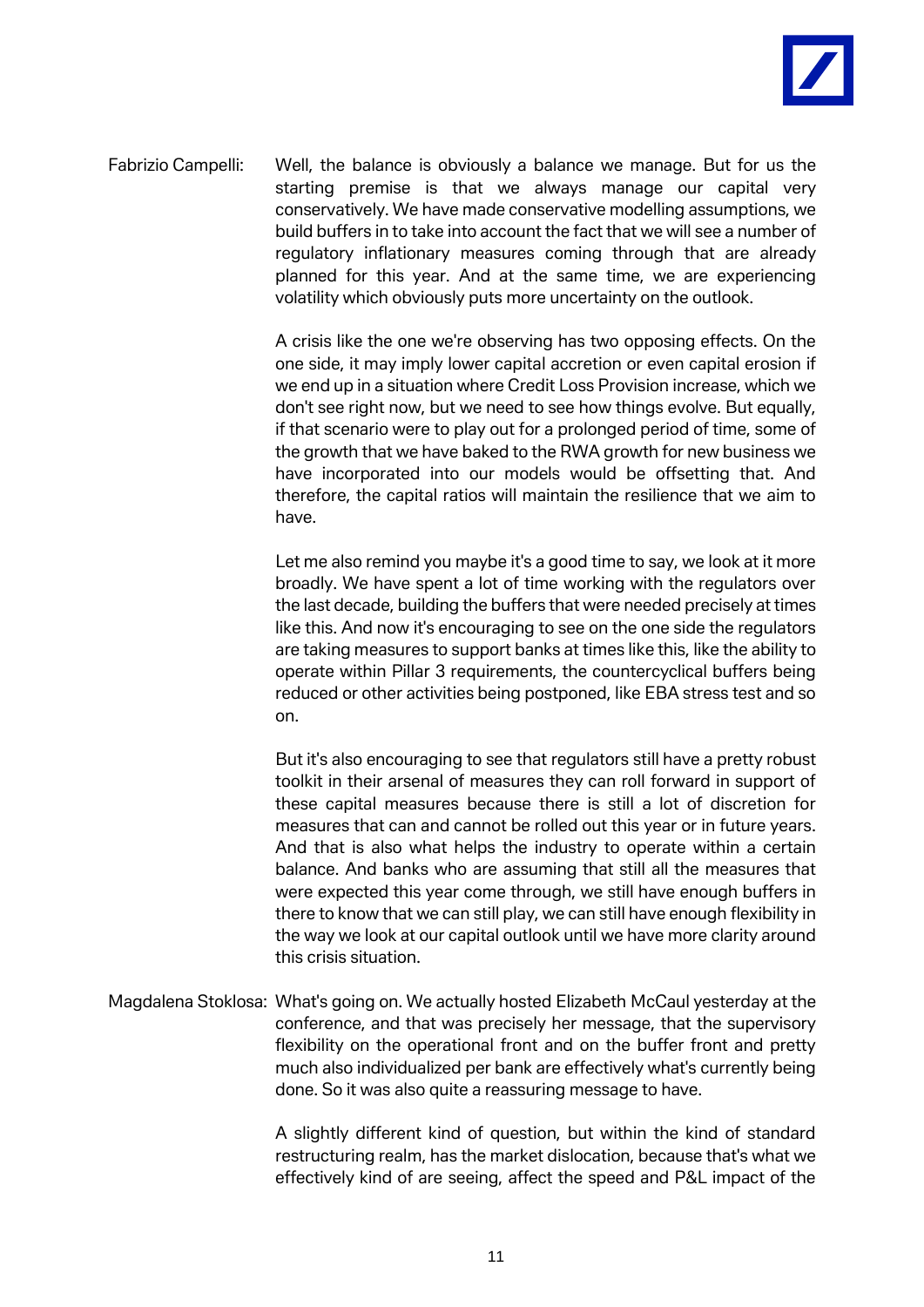

CRU rundown as you see it now? I know very kind of tough to tell, but how would you see it?

Fabrizio Campelli: Well, the market is clearly is dislocated, and we are seeing obviously that some of the asset classes are operating with very different level of liquidity compared to what we were envisaging at this stage. I would say when you look at the Capital Release Unit, we had gone in with quite conservative assumptions for 2019, which we exceeded and we managed to create the buffer by having de-risked quite a bit faster than we had envisaged, which obviously helped us.

> The second thing I would say is that, yes, Q1 is de-risking at the lower pace than Q4. To a certain extent that was expected. In fact, we've given disclosure about the Capital Release Unit at the Investor Deep Dive in December. And Louise Kitchen, who runs that unit for us, made it very clear that this is not a unit that trickles the exposure down in a steady flow quarter by quarter, but rather goes through phases. And Q1 was envisaged already since last year to be more of a preparatory phase for further disposals.

> So in a way, the fact that this is happening right now, it's happening in a quarter which already we were not envisaging going at a particularly strong pace, we have already a bit of a buffer. So all of that is something we're watching very closely, and we cannot be complacent on anything we're discussing these days. Again, we feel that the pace of Capital Release Unit de-risking is not at risk relative to the targets we laid out in the outer years.

> I would also add this, a reminder that of the €127 billion of leverage exposure in the Capital Release Unit, about a quarter related to the disposal of those prime brokerage and electronic trading businesses to BNP, and that transaction is going ahead. So there is still a very big focus we have on continuing to release capital through this unit. And at this point in time, notwithstanding the significant dislocation, we feel comfortable with what's happening.

- Magdalena Stoklosa: Perfect. I've got a couple of very quick questions from the web. Are you kind of comfortable to give us an update on the kind of markets trading revenues year to date?
- Fabrizio Campelli: I think I mentioned that the momentum of Q4 was observable also in the first quarter, at least in the first couple of months in the quarter. And I mentioned that for the last 3 weeks it's too early to tell, and so any guidance in that sense would be a bit displaced. But you know, what we are observing is resilience at this stage.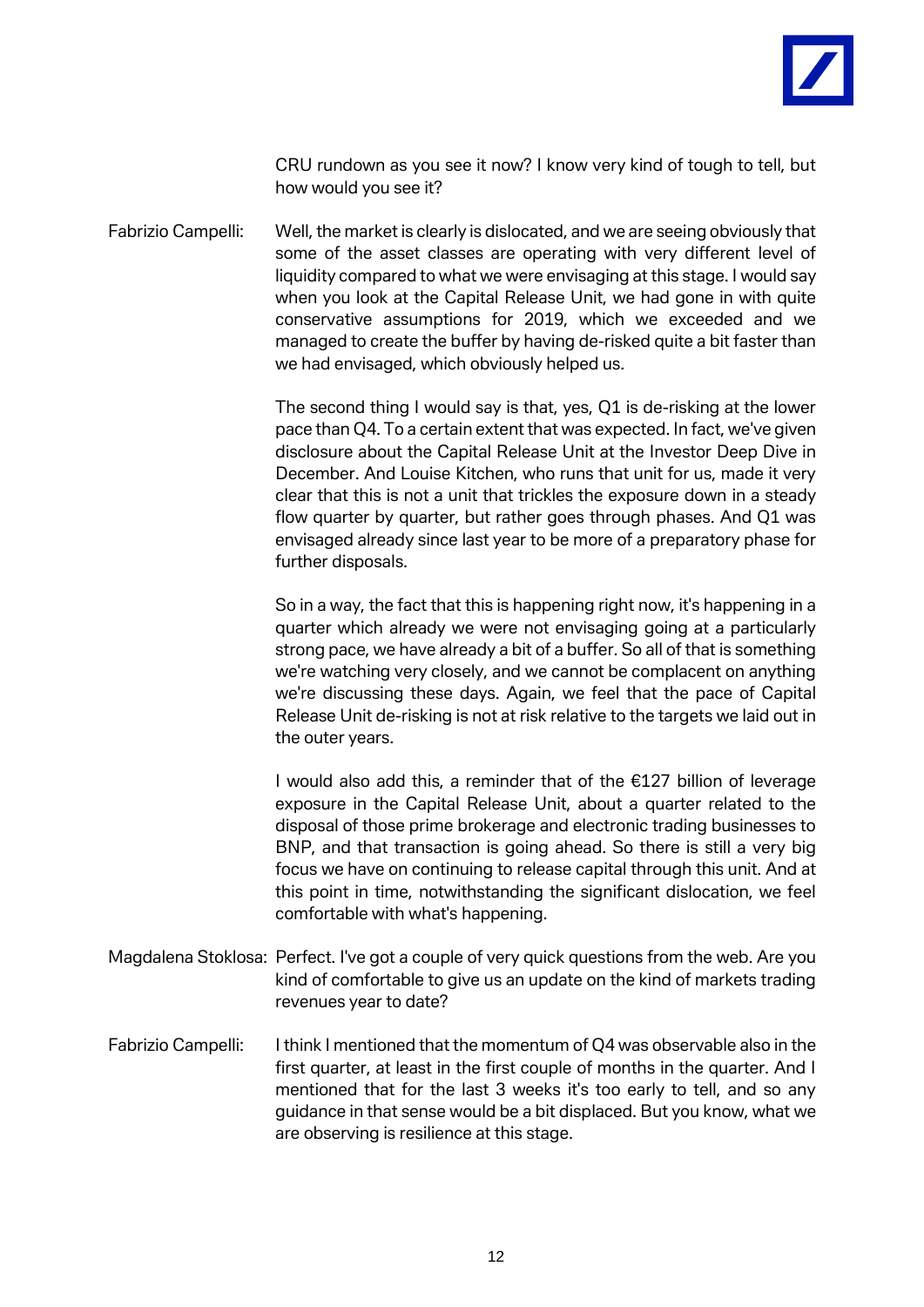

- Magdalena Stoklosa: Okay. And then the other questions were still about the kind of the credit line facilities kind of getting drawn. But you did mention right in the beginning that you are seeing some of it, but to a degree less than modeled.
- Fabrizio Campelli: Oh, far less than modelled. We have some drawdowns that are happening as expected in situations like this. And like I said, relative to the models that we all have, we're talking about a fraction of those, given the time and the crisis we're at right now.

And still, there's also another effect to think about. As the market moves to risk off, and you do see actually the opposite effect as well. And so we're actually seeing inflows as people, as investors, move some of their investment position to cash, we also are seeing it's not the one-way liquidity draw. It's also some liquidity coming back in. Which is why, like I said, we stay comfortably above €200 billion on liquidity, which is again way above any modelled severe stress scenario like the one that we're observing.

- Magdalena Stoklosa: And the last kind of very, very quick question. What's your assessment of the U.S. dollar and euro liquidity in the market?
- Fabrizio Campelli: So far we see quite a stable situation in the market. I think there has been a very abundant and the size of intervention by central banks, which has provided sufficient reassurance on liquidity. And so for the time being, we're not seeing a severe dislocation there.
- Magdalena Stoklosa: Perfect. And then so let's maybe come back to the regulatory supervisory side. You've mentioned your reaction in a couple of places, how useful of course the guarantee funds kind of are or would be should they be properly operationally kind of managed. When you kind of think about the entirety of the both kind of fiscal and supervisory kind of help that seem to be kind of trickling through in pretty much every country in the European Union, how comfortable does it kind of make you feel that the actual response is adequate to what we are seeing?
- Fabrizio Campelli: Well, I would say their response is to be applauded. There has been a combination of monitoring intervention precisely to avoid that seizing up of liquidity, which is not happening. And in fact, those messages have been quite consistent by central banks pretty much across the globe. And on the fiscal side and the availability of liquidity to company's liquidity and solvency, maintenance measures, all of that is very positive.

I think that clearly a crisis like this, which will potentially have more fundamental impact on consumers and on companies, requires a very high intervention at the fiscal level and specifically at a well-coordinated way across countries. I have to say in this sense, the German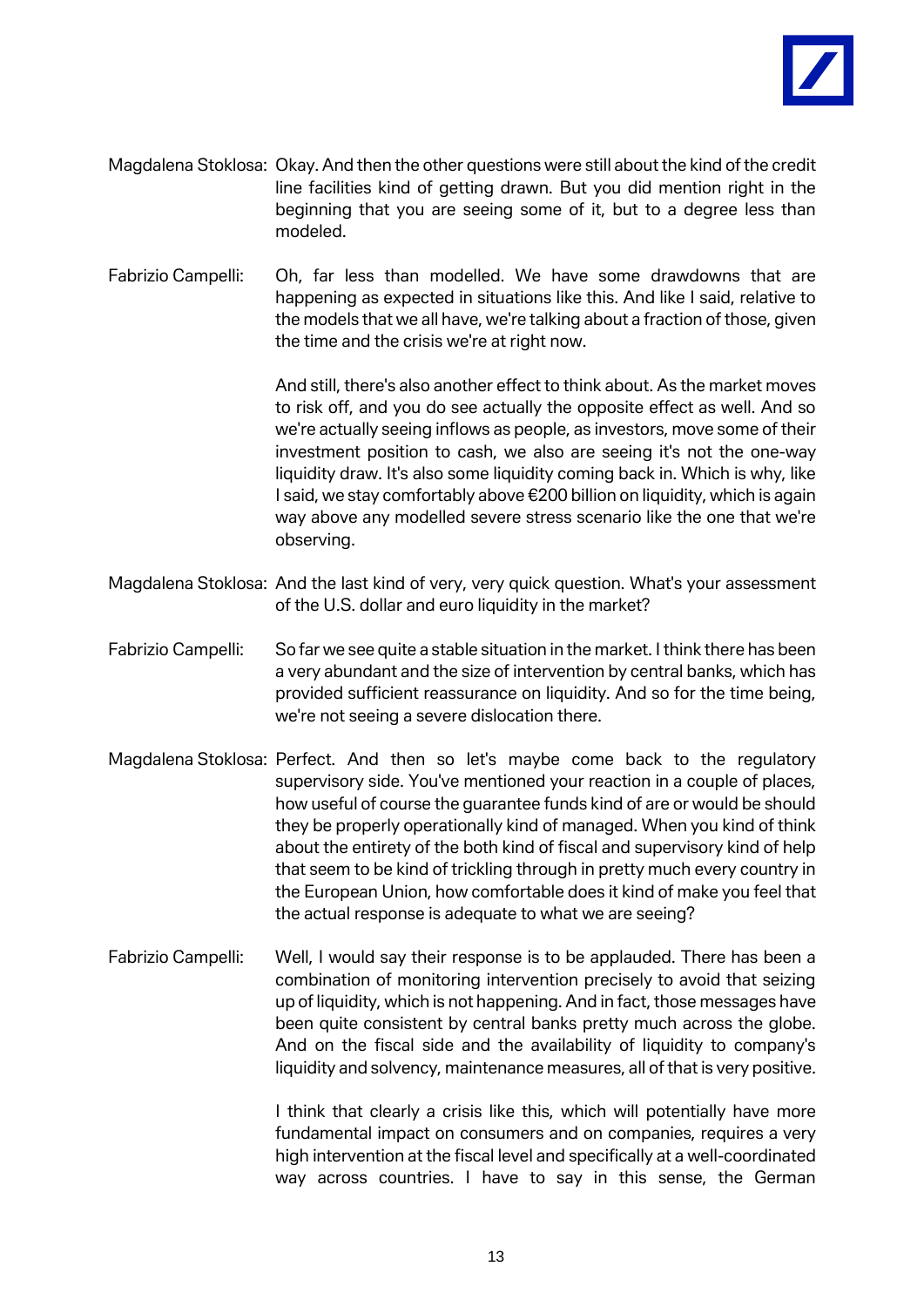

government's example is one that is to be applauded. Intervention was very precise, very prescriptive, aimed at really supporting the heart of the economy, which is administered through that KfW intervention I mentioned. It basically will amount to €460 billion of support to midcaps in Germany. And this is done in a way and at the time where it can reassure those will be suffering the most from the possible lockdown of the economy for the next weeks that actually there will be support and solvency being guaranteed to them through this mechanism. So, we obviously welcome these very much.

I come back to the caution I made earlier. It's really important to make sure that these policies then have an adequate operationalization so that we have clarity on how to access this instrument, how to make it easy for people to use them, particularly those who really need them. Because that's what will make the difference, I believe, to these measures really finding the full impact as opposed to finding more time towards the objectives they were designed to achieve.

- Magdalena Stoklosa: Of course. So let's summarize for our audience. You're kind of very comfortable coming into this year from the perspective of the balance sheet, from the perspective of liquidity, from the perspective of capital, and of course the kind of the result of the actions that were kind of broadly taken last year. And of course from a perspective of the targets, you kind of still see the, particularly the cost targets for 2020, very much kind of ready to be accomplished. Is that a fair summary?
- Fabrizio Campelli: Well, yes. I would maybe, in my own words I would say we feel that it's a very dynamic situation and things will continue to move, and it's very early to come to conclusions on what will ultimately happen. But at this point in time, we definitely see that for the short-term targets we have given, which were really specific to capital and cost, we don't see the need to change that guidance at this point in time.

We obviously also feel that the reason for this has a lot to do with the heavy lifting that has happened already in 2019 which positioned us well, as I mentioned earlier, to go into 2020. A lot of work remains to be done, though. So it's not accomplished yet, but we're working towards it.

Magdalena Stoklosa: Brilliant. Fabrizio, thank you very much.

Fabrizio Campelli: Thank you for having me.

Magdalena Stoklosa: Brilliant. And thank you everyone for watching us.